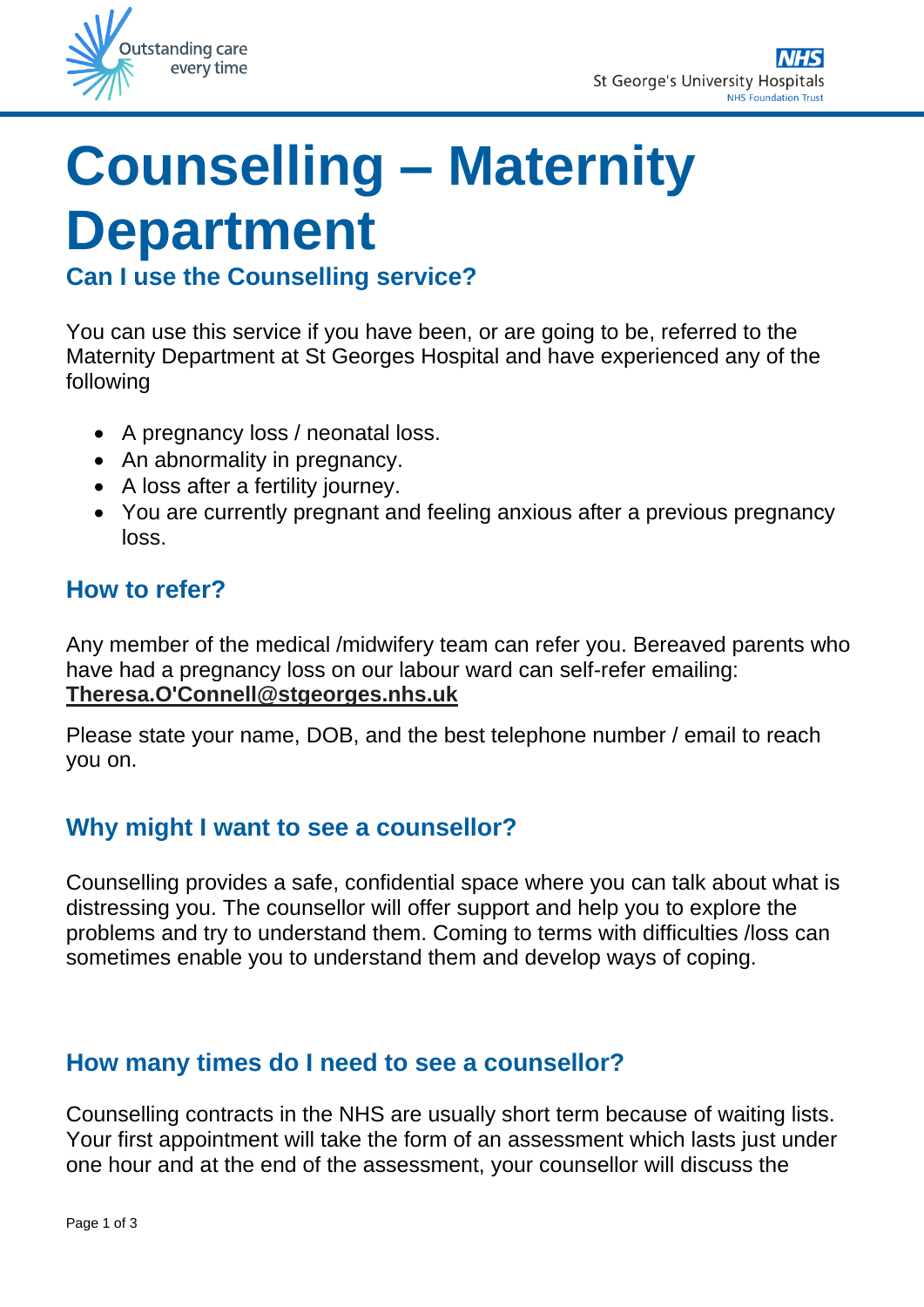options around follow up sessions with you. If you need to change the time or day of the appointment the counsellor will try to do so, but this may not always be possible.

### **How long does a counselling session last and how often will I be seen?**

A therapeutic session will normally last for 50 minutes and how often you attend for follow up sessions will be agreed at the end of your first assessment with the counsellor.

#### **Who is the counsellor?**

The counsellor is an experienced accredited therapist who is accredited by both the BACP (British Association of Counselling & Psychotherapy) and BICA (British Infertility Counselling Association) and works within a professional code of Ethics.

#### **Where do I come for counselling?**

The counselling room is on Gwillim Ward, which is on the 4th floor of Lanesborough wing in St George's hospital.

#### **What days is counselling available?**

**Counselling is currently available on Thursdays & Fridays and there may be a short wait of approximately 4 weeks before your first appointment. Counselling may be in person, a telephone consult, or a virtual consultation.**

**This will be discussed with you at the point of referral.**

## **For Clinical Midwifery Support**

We have a bereavement support midwife who can be contacted by email on: [maternity.bereavement@stgeorges.nhs.uk](mailto:maternity.bereavement@stgeorges.nhs.uk)

Please state your name, and the best telephone/email to reach you on when emailing the bereavement midwife.